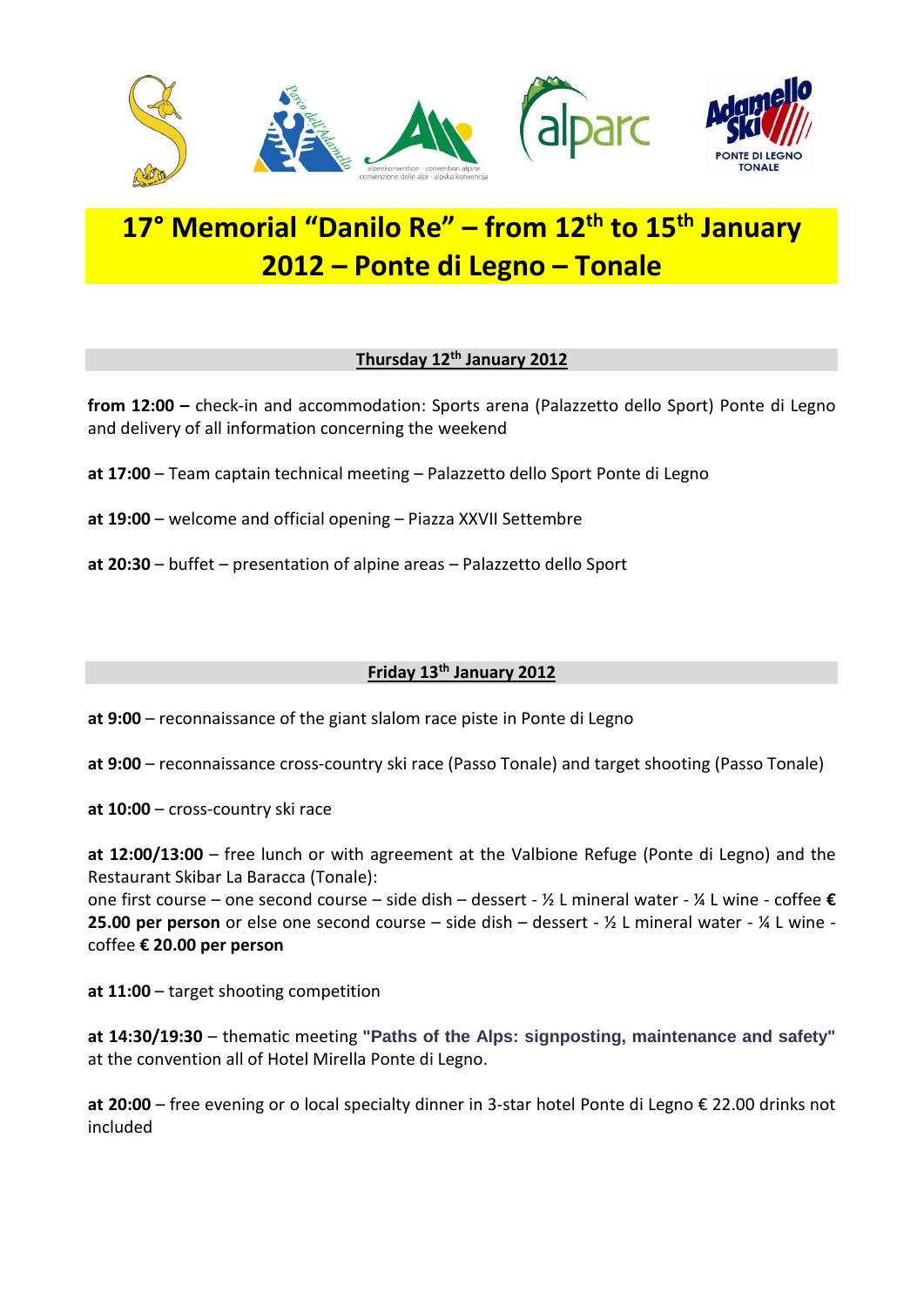

## **Saturday 14th January 2012**

- **8:30 a.m. -** meeting at the departure of the chairlift *Serodine* for the Briefing
- **8:40 – 9:15 -** warming
- **9:30** mass start for the mountaineering ski race
- **at 11:00** start giant slalom race
- **at 12:00/14:00** free lunch or with agreement (as Thursday)
- **from 14:00 to 20:00**: free afternoon
- **at 20:00:**  gala dinner

## **Sunday 15th January 2012**

- **at 9:00** excursions (to be defined)
- **at 15:00** end of the meeting